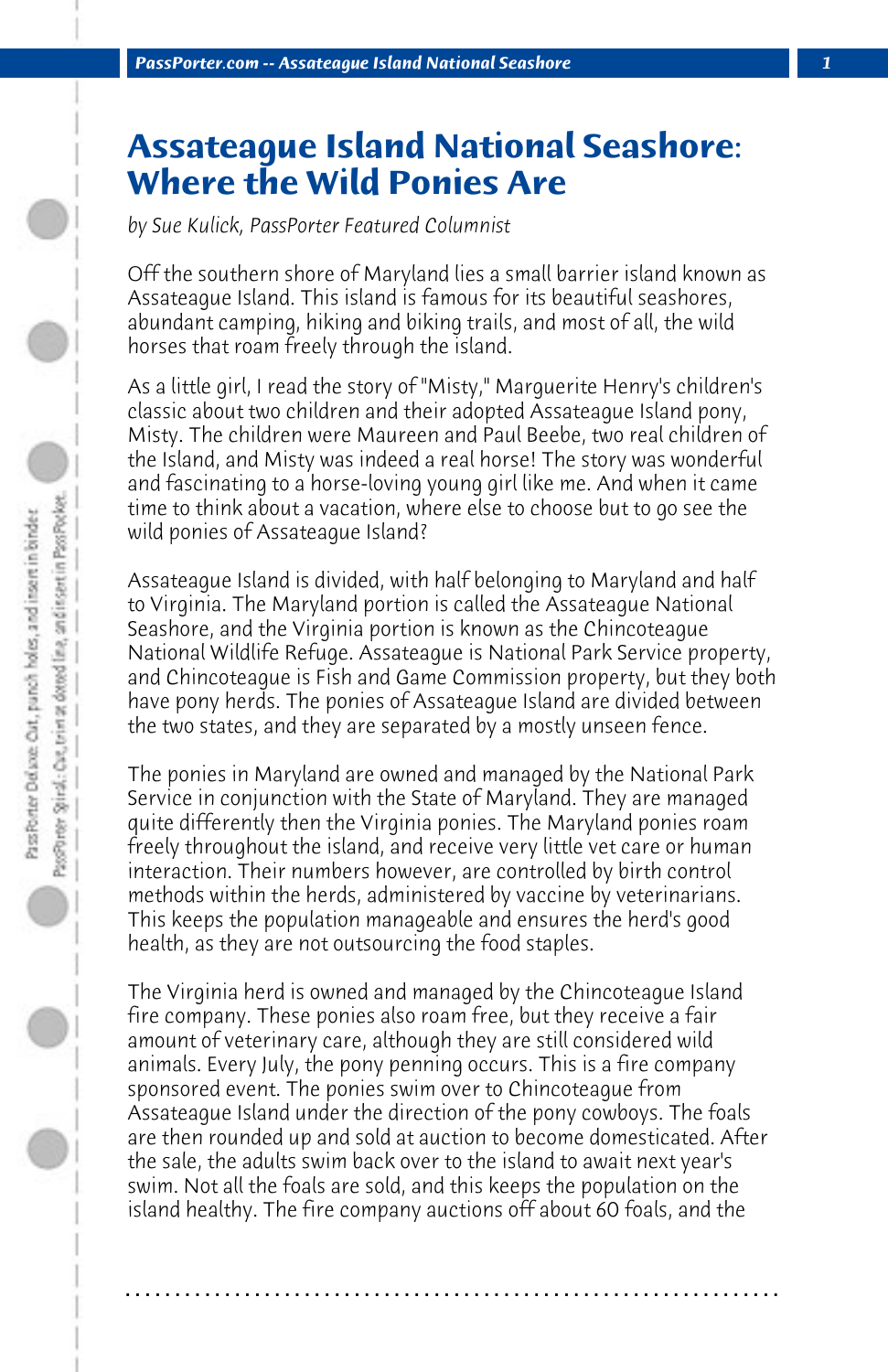proceeds not only help the all-volunteer fire company, but pays for the upkeep of the ponies year after year. The fire company has never lost a horse on the swim, and they have been doing this for many, many, years!

To see the ponies, you need to be patient, lucky and intrepid! When you access Assateague Island from the Virginia side, you will enter the Wildlife Refuge and drive a short distance to the visitor's center. The visitor's center provides information about the ponies as well as the other wildlife in the area. You can start out there and drive over paved roads until you reach the end of the road, known as Tom's Cove. From there, you need an off-road vehicle to continue. Another way around the island is on foot or bike. There are many trails leading out from the visitor's center to all points of the island. There are also parking areas in other parts of the island that you can hike from.

When you access Assateague Island from the Maryland side, you will come first to the visitor's center and then cross a long bridge to enter the park. On the other end of that bridge, a left turn gets you into the Assateague State Park, and a right turn takes you to the Assateague National Seashore. You can drive the length of the highway and turn off at any one of the smaller side roads. There are hiking trails available, and, as with Virginia, when you get to the end of the road, you need an off-road vehicle to continue.

Our first day was spent on the Virginia side, where we only saw a few ponies from a distance. We did see the "buyback" ponies, which are the ponies that are repurchased by the fire company. The rules are pretty strict… if for any reason, an owner cannot keep one of the ponies sold at auction, they are to be sold back to the fire company. If the reason for the return is that they cannot be domesticated, they are returned to the island, kept in a holding pen while they are acclimated, and then turned back to the wild. These ponies were wonderful, but not exactly what we were in search of.

Our second day was spent on the Maryland side. The drive was about 40 miles and took us a little over 50 minutes. We stopped at the visitor's center, crossed the bridge, made the right and came face to face with a herd of four wild ponies! It was a small herd, a stallion, two mares and a foal who I judged to be about 10 months old. They were contentedly grazing on the side of the road, completely oblivious to the fuss they were causing. Now, this was the Assateague I had come in search of! Although they appeared to be very used to human companionship, they are still wild animals, and there are signs all over advising the tourists of that. You must respect their lives as well as their environment.

**. . . . . . . . . . . . . . . . . . . . . . . . . . . . . . . . . . . . . . . . . . . . . . . . . . . . . . . . . . . . . . . . . .**